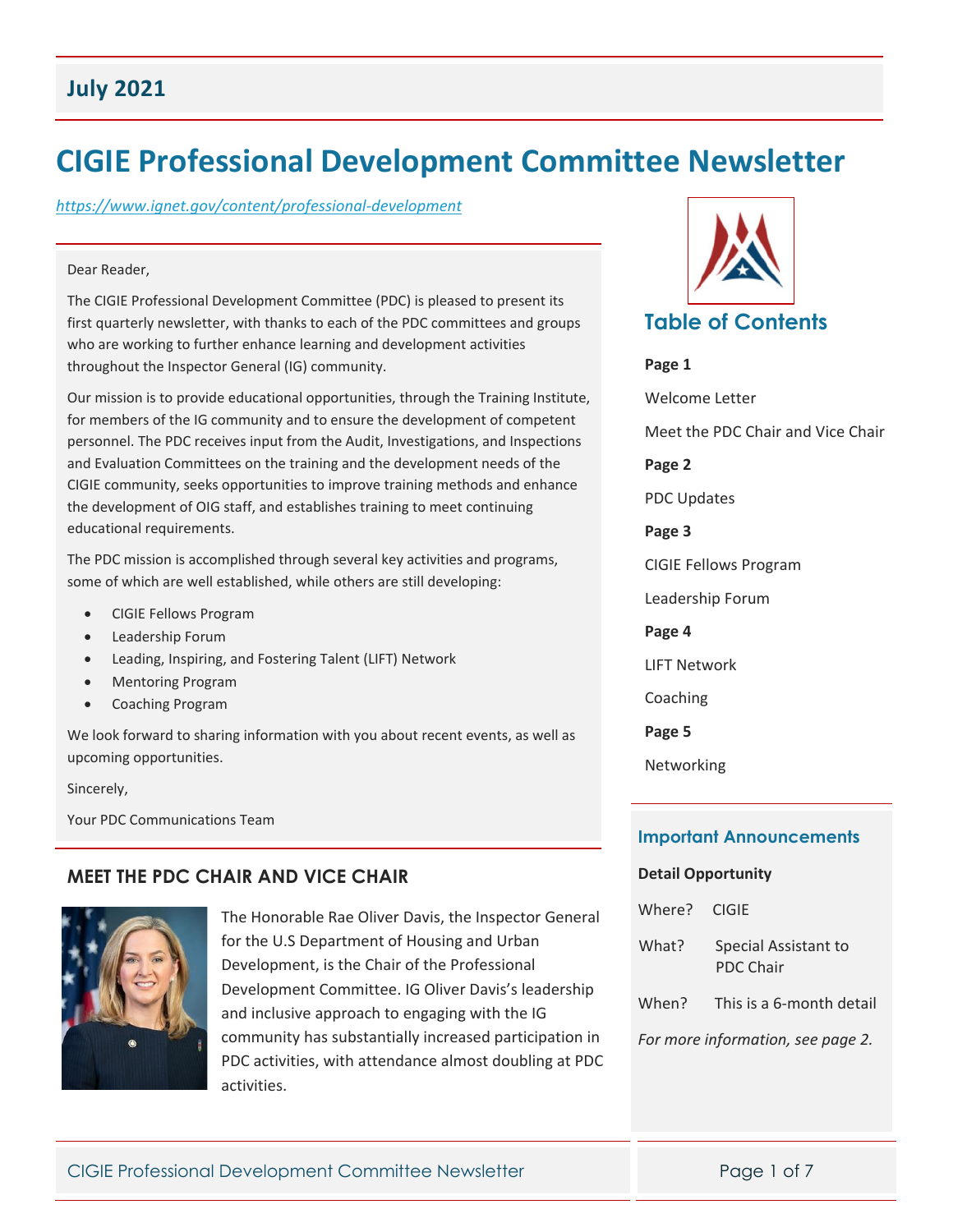

The Honorable Cardell Richardson, the Inspector General for the National Geospatial‐Intelligence Agency within the Department of Defense, is the Vice Chair of the PDC. IG Richardson is excited to work collaboratively with IG Davis and is passionate about the PDC mission and is eager to contribute to its success moving forward.



# **In the Community**

#### **Page 3‐‐CIGIE Fellowship**

The fifth group of the CIGIE Fellows Program is scheduled to begin in June 2022.

#### **Page 3—Leadership Forum**

The PDC's Leadership Development Subcommittee has started planning for its **8th Annual CIGIE Leadership Forum**, tentatively scheduled for Wednesday, November 17, 2021

#### **Page 6—Coaching**

If you are qualified to provide coaching and would like to join the CIGIE Coaching Subcommittee to coach OIG community members, please reach out to Toayoa Aldridge, Deputy Assistant Inspector General for Audit, US Agency for International Development OIG at taldridge@usaid.gov.

# **PDC UPDATES**

#### *Staying Connected*

The PDC has increased its web presence on IGNet, and the website has been updated to connect users to other web pages for key programs and activities. Keep checking back for more updates at the link below:

[https://www.ignet.gov/content/professional](https://www.ignet.gov/content/professional-development)‐development

#### *And the Survey Says. . .*

In February 2021, the PDC sent out an interest survey to OIG community members. We found that nearly 42 percent of respondents indicated that senior leadership members are interested in helping with the PDC mission but that 36 percent of respondents did not know about the PDC's website. The top areas of interest were learning from others and sharing best practices in the community. When asked about other professional development areas to consider, the top survey responses were for development panels, activities, and career roadmaps.

In response to the survey results, the PDC plans to work with the various subcommittees to be responsive to the development needs provided by the community. The PDC will also leverage the Gov Delivery platform to communicate events in the future and promote the PDC website as a resource.

#### *An Exciting Opportunity to Support the Community*

HUD OIG will be offering a 6‐month reimbursable detail opportunity to serve as a special assistant to the PDC. Supporting the PDC Chair and Vice Chair, the special assistant will have an opportunity to expand their leadership competencies, broaden their organizational experiences, and foster networks they can leverage in the future while gaining new skills and relationships that can be taken back to their home agency. This detail is immediately available to all current staff in the IG community (GS‐13, ‐14, and ‐15 levels considered) and will remain open until filled. Some projects will include preparing for the next CIGIE Fellows Program and establishing a CIGIE Mentoring Program.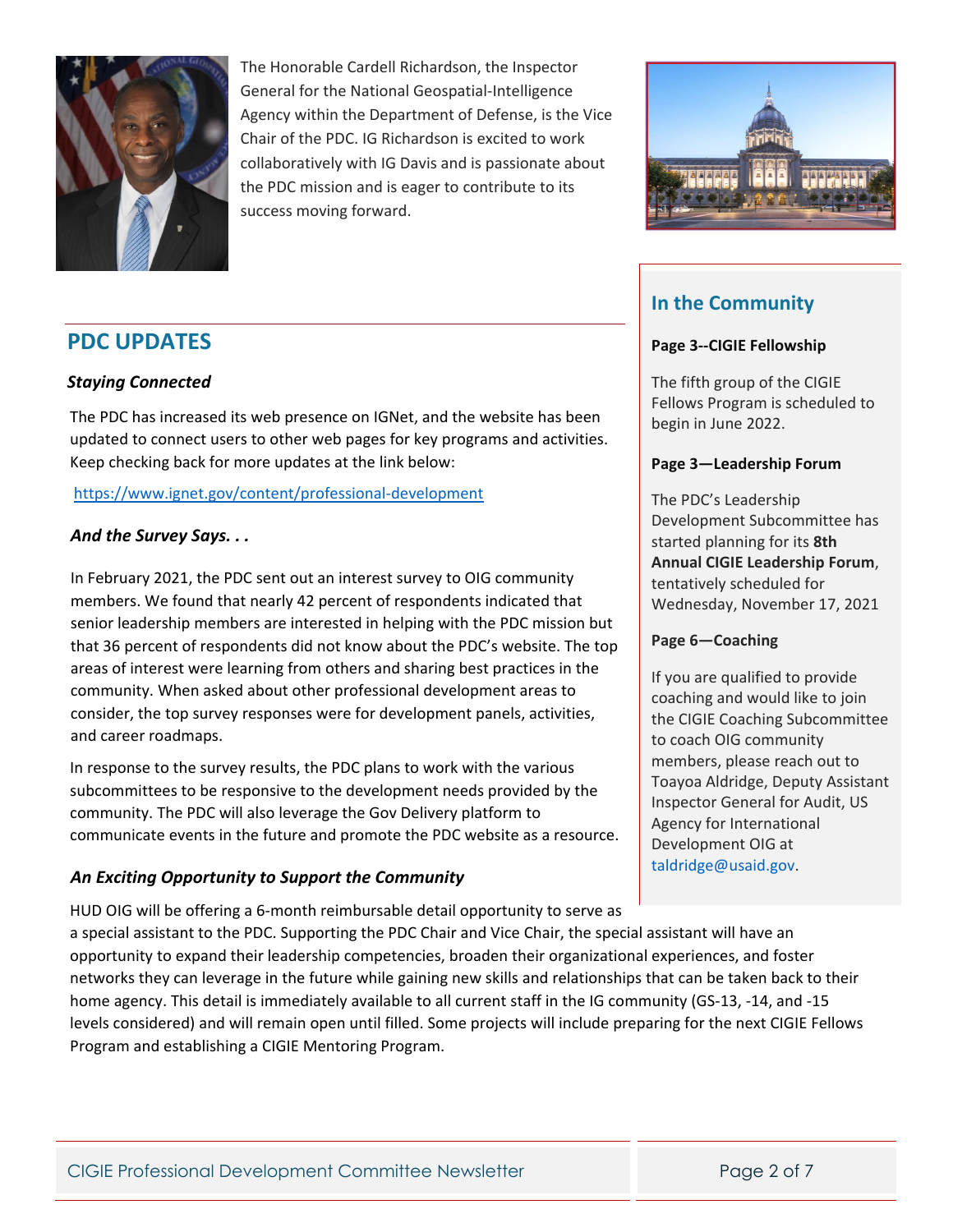# **CIGIE FELLOWS PROGRAM**

#### *CIGIE Honors Graduates of the CIGIE Fellows Program*

Sixteen members of the IG community graduated from the 2020‐2021 CIGIE Fellows Program on June 15 during the monthly IG meeting. This was the fourth group to graduate from the CIGIE Fellows Program, a yearlong leadership development program that includes a variety of professional development activities and rotational assignments with other OIGs.

The Fellows Program was established in 2016 as an initiative of the PDC and its Leadership Development Subcommittee, in conjunction with the Leadership and Mission Support Academy of the CIGIE Training Institute. For each fellows group, individual IG offices may nominate high‐performing IG professionals with leadership potential. Once accepted, the fellows participate in an immersive 1‐year program based on the SES Executive Core Qualifications. The program is designed to expand leadership competencies, broaden organizational experiences, share best practices, and foster professional networks.

The fifth group of the CIGIE Fellows Program is scheduled to begin in June 2022. Information on how to nominate a potential fellow or submit an application to host a fellow for a rotational assignment will be released shortly before the next round begins.

More information about the Fellows Program and our recent graduates can be found at the link below:

#### [https://www.ignet.gov/content/fellowship](https://www.ignet.gov/content/fellowship-program)‐program

# **LEADERSHIP DEVELOPMENT SUBCOMMITTEE**

#### *CIGIE Leadership Forum*

Last year's Annual CIGIE Leadership Forum, entitled "*Getting to The Next Normal: Innovation, Inclusion, and Resilience in Challenging Times***,"** was the most widely attended professional development event in CIGIE history, with more than 2,300 IG professionals attending the live event virtually amounting to nearly 16 percent of all IG Community members (and to date, it has 5,500 views on YouTube!).

For those who missed it, a full video of the Leadership Forum, along with the individual 15‐minute leadership talks from each of the presenters, can be found on CIGIE's YouTube Page**:** https://www.youtube.com/watch?v=Cb3gcSA48i4**.**

Meanwhile, the PDC's Leadership Development Subcommittee has started planning for its 8<sup>th</sup> Annual CIGIE Leadership Forum, tentatively scheduled for Wednesday, November 17, 2021. This year's forum will feature leadership talks and be presented as a fully virtual event, building off last year's design and successes. The forum's title will be released soon; it will build on lessons learned from working in a virtual environment for the past 15 months and how to sustain our gains as the IG community returns to a hybrid digital workplace. Keep an eye out for a save‐the‐date message and additional information on how to submit leadership talk proposals.

The Leadership Forum Planning Team is looking forward to providing another platform for IG Community members, at all levels and from all backgrounds, to share their insights and ideas.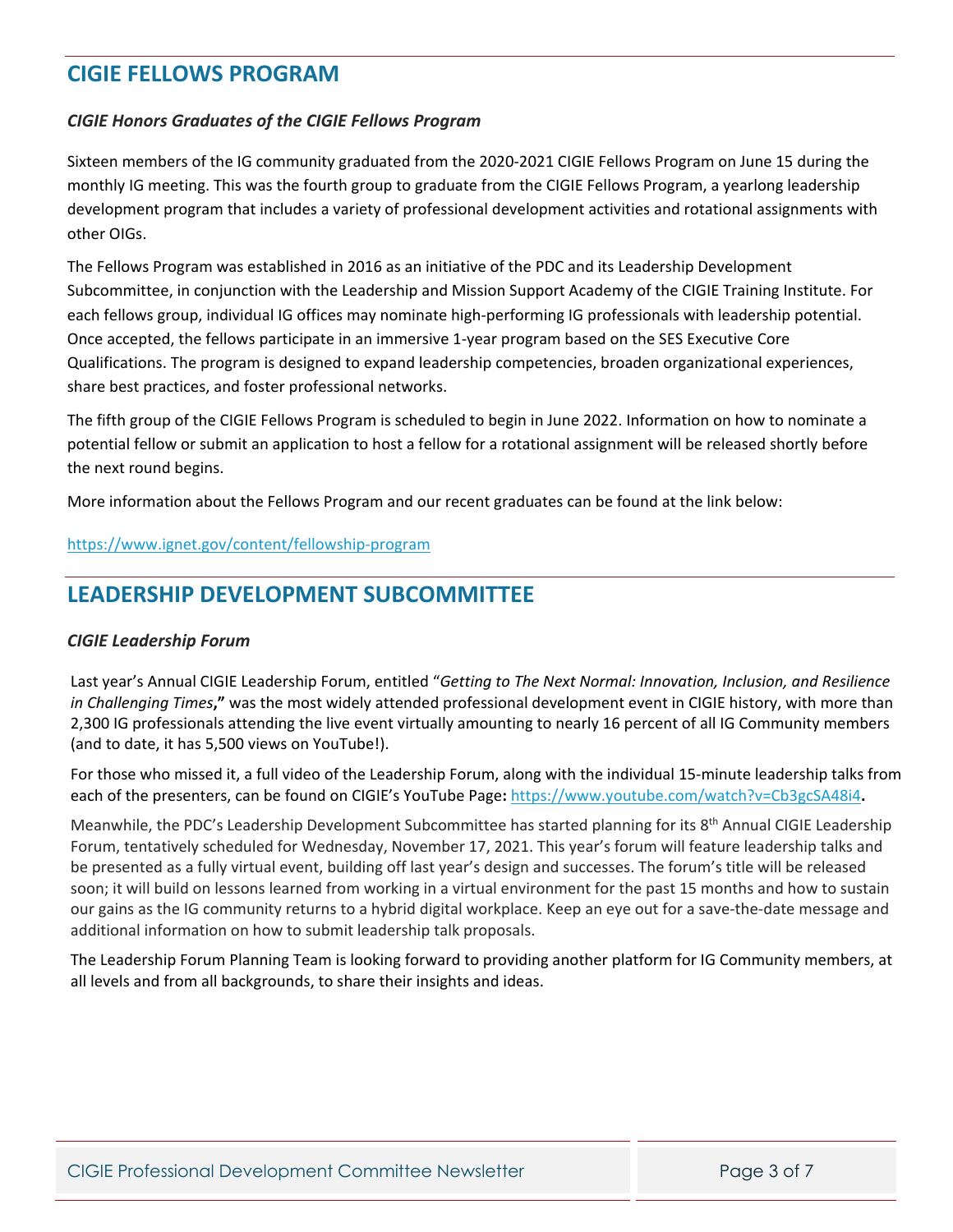# **LIFT NETWORK**

The CIGIE Leading Inspiring and Fostering Talent (LIFT) Network, is a newly formed organization (the product of a young professionals working group sponsored by CIGIE's Leadership Development Subcommittee in 2020), which is geared towards oversight professionals of all levels and functions who are interested in topics aimed at developing, connecting with, and engaging early‐to‐mid career‐level professionals in Federal oversight. LIFT is entirely led by early‐ to-mid career-level oversight professionals, focused on career development and networking opportunities. Over the past year, LIFT has been setting up its leadership structure and providing opportunities for the oversight community to learn and connect.

#### *Inaugural Executive Officers*

CIGIE LIFT is led by three executive officers: a chair, vice chair and secretary. The executive officers will soon put in place the remaining leaders who will serve on the inaugural CIGIE LIFT Board for 2021-2022. Please join us in congratulating the following individuals:

- CIGIE LIFT Chair Mona Mann, National Aeronautics and Space Administration OIG
- CIGIE LIFT Vice-Chair Tiara Grotte, Pension Benefit Guaranty Corporation OIG
- CIGIE LIFT Secretary Natali Dethomas, Pension Benefit Guaranty Corporation OIG

#### *LIFT Events*

LIFT has organized three events over the past year that have all been well attended and well received. Attendees have especially appreciated the authenticity and insight of the leaders that have participated in informal panel discussions on leadership with deputy inspectors general, maintaining resilience, and creating psychological safety. See information on past events below and on the LIFT website here: www.ignet.gov/LIFT.

#### Upcoming Events

- In September, LIFT will be hosting an event on different Leadership styles and considerations for when and how to select the one that fits you or the situation.
- In October, LIFT will be hosting a panel discussion titled "PRAC from Scratch," with leaders from the Pandemic Responsibility and Accountability Committee (PRAC). The panel discussion will revolve around the experiences of these leaders in setting up the PRAC.

#### Past Events

• *Inspiring Fearless Communication.* On June 30, 2021, CIGIE LIFT hosted "Inspiring Fearless Communication," a panel discussion on the importance of psychological safety and how to support it within our organizations. The panelists were Stanley Hammonds, Director of Curriculum Design and Instructor Development from the Department of Transportation OIG; Francine Hines, Assistant Inspector General for Management Services at the Department of Education OIG; Brian Sano, Director of Organizational Health at the Department of State OIG; and Amanda Seese Whelan, Assistant Inspector General for Strategic Communications and Programs at the Department of Transportation, OIG. The panelists addressed sensitive questions about how to deal with bullying, cliques, bias, and other uncomfortable and unfair toxic conditions in the workplace, with authenticity and practical advice. Did you miss the event? Don't worry; we have you covered. LIFT will be providing a recording of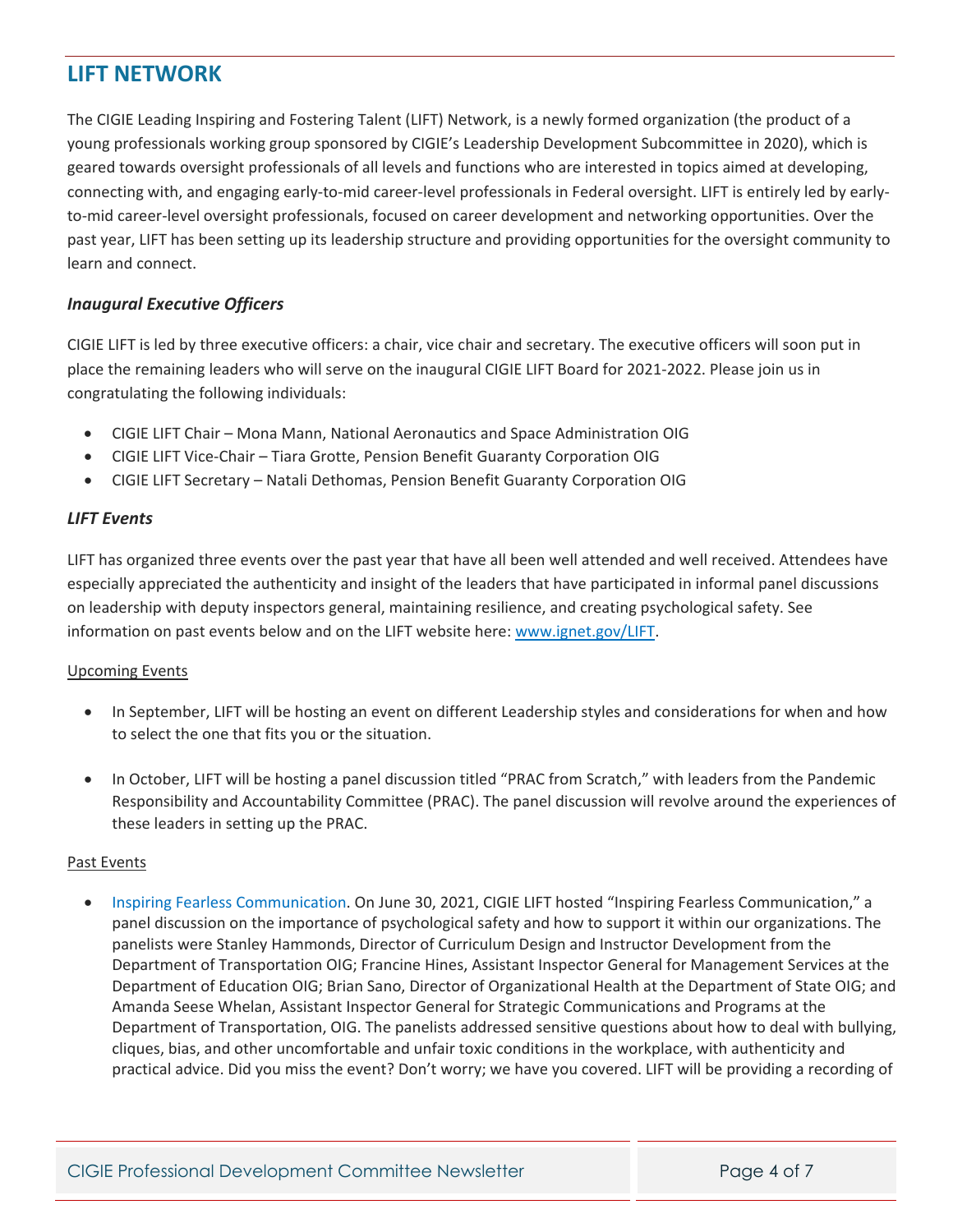this event soon. To ensure that you receive the notice, join the listserv on the LIFT website [ignet.gov/LIFT](https://ignet.gov/LIFT). In the meantime, check out some of the resources the panel recommended for further reading:

- o The Fearless Organization: Creating Psychological Safety in the Workplace for Learning, Innovation, and Growth by Amy Edmonson. https://fearlessorganization.com/
- o The Four Stages of Psychological Safety by Timothy R. Clark. https://www.youtube.com/watch?v=Enrosv7iLTE
- o Begin with Trust by Francis X. Frei and Anne Morriss. [https://hbr.org/2020/05/begin](https://hbr.org/2020/05/begin-with-trust)‐with‐trust
- o Dare to Lead and other books and Ted Talks by Brene Brown: https://brenebrown.com/
- *CIGIE LDS-LIFT Virtual Flash Mentoring Event.* On February 24, 2021, LIFT partnered with the CIGIE Leadership Development Subcommittee on a successful 3‐hour flash mentoring and professional development event. This virtual event brought together senior leaders and emerging leaders from across the CIGIE community for a series of expert speaker panels and one‐on‐one flash mentoring sessions. Panel sessions featured important topics, including *Making it Easier to Say the Tough Stuff***;** *Deciding When to Move on for Growth***;** *Leading Large, Multidisciplinary Teams in the OIG Law Enforcement Community***;** *Authentic Leadership~ Leading by Example; The Importance of Mentors and Networks in Maturing Leadership; Try New* Things, You May Like Them. . . or Not; The Value of Communication and Diverse Experience; Top 3 Tips *for Successful Conflict Resolution; and Being a New Supervisor and a New Employee at the Same Time.*
- *Maintaining Your Resilience*. On February 3, 2021, LIFT hosted an engaging discussion on Maintaining Your Resilience with the Honorable Rae Oliver Davis and the Honorable Mark Lee Greenblatt, Inspector General for the Depart of Interior. During the panel discussion, the inspectors general shared personal and relatable advice (with over 300 attendees) on maintaining resilience during difficult and unpredictable times.
- *LIFT Off*. On September 17, 2020, CIGIE LIFT held its very first event, LIFT Off, featuring a virtual panel of deputy inspectors general including Fara Damelin, Corporation for National and Community Service Deputy Inspector General; George Scott; National Aeronautics and Space Administration Deputy Inspector General, and Tom Ullom, USAID Deputy Inspector General. During the panel discussion, these deputy inspectors general shared personal experiences and insights on career development and advancement that resonated with the nearly 300 attendees.

#### *Get Involved!*

*LIFT Liaisons.* LIFT has a committee of liaisons who keep their organizations apprised on LIFT events and opportunities. LIFT would like to have at least one liaison from each office of inspector general by the end of this year. Be in touch if your organization does not have a liaison and if you would like to step into the role! Send your information and interest in being a liaison by using the contact form on our website here: https://www.ignet.gov/lift.

*LIFT Listserv.* Are you interested in joining the CIGIE LIFT listserv to find out about future events? Join the LIFT website at https://www.ignet.gov/lift. You can also use this form to submit ideas on events, ask questions, and to share your suggestions.

*LIFT Leadership.* LIFT is in the process of creating an equitable and accessible process for joining LIFT committees. Keep an eye out on the website for information on joining LIFT leadership soon!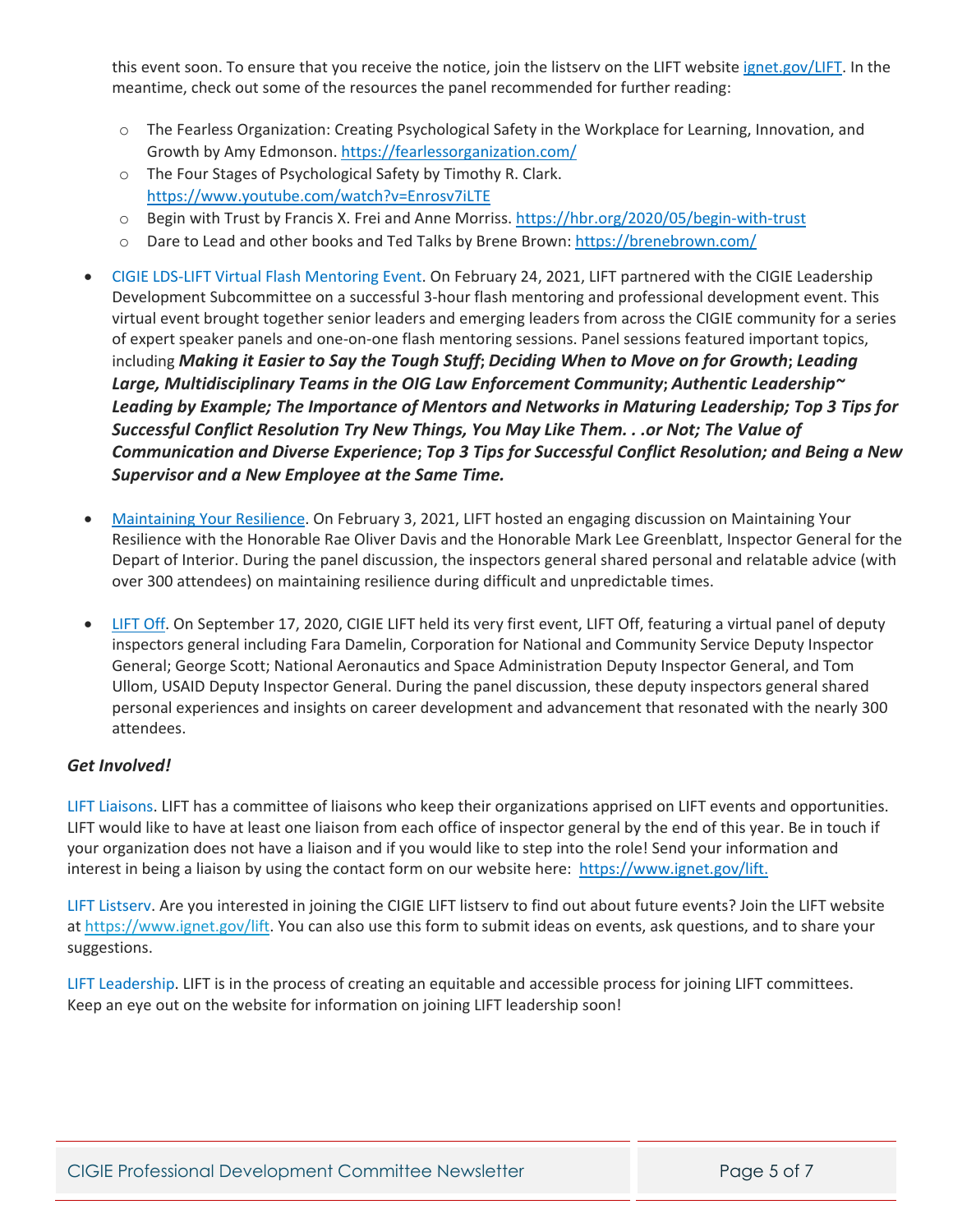# **COACHING**

#### *Expansion of the CIGIE Coaching Program*

The CIGIE PDC Coaching Subcommittee is a group of OIG professionals who offer coaching services to employees in the IG community. The Coaching Subcommittee was created to help current and emerging leaders in the IG community develop and strengthen their technical and professional skillsets through the coaching process. The Coaching Subcommittee seeks to champion coaching initiatives across the OIG community in order to enable, support, and promote a well‐trained and highly skilled workforce. Its mission is to help the members of the OIG workforce maximize their potential and be their best selves, which supports the efficiency and effectiveness of our respective missions.

### **Did you Know?**

**From the results of a recent survey of OIG community members who had a coach in 2021, or who indicated interest in being paired with a coach, 86 percent would recommend CIGIE Coaching to a colleague, and 98 percent described the impact of the coaching they received as positive or significantly positive.**

The program partners an OIG coach with an OIG employee, commonly called a client, to inspire the person to maximize their personal and professional potential. Coaching is an intentional and confidential exploration of a person's potential using curiosity, inquiry, active listening, and candor to support the client's self-directed learning, increase self-awareness, and enhance the participant's capacity to thrive, especially in challenging or uncertain environments. During coaching sessions, there will be action planning and discussions focused on the client's goals. The coaching approach is based on the application of positive psychology, well‐being, resilience, and strength‐based leadership.

#### *New Coaching Web Page Has Launched!*

The Coaching Subcommittee has launched a new CIGIE Coaching web page on IGNet at the following link: https://www.ignet.gov/coaching. The web page will allow users to learn about coaching, explore how the coach/client partnership works, understand how coaching differs from mentoring and other disciplines, and reach out to subcommittee members.

#### *Calling All OIG Coaches*

If you are qualified to provide coaching and would like to join the CIGIE Coaching Subcommittee to coach OIG community members, please reach out to Toayoa Aldridge, Deputy Assistant Inspector General for Audit, US Agency for International Development OIG at taldridge@usaid.gov.